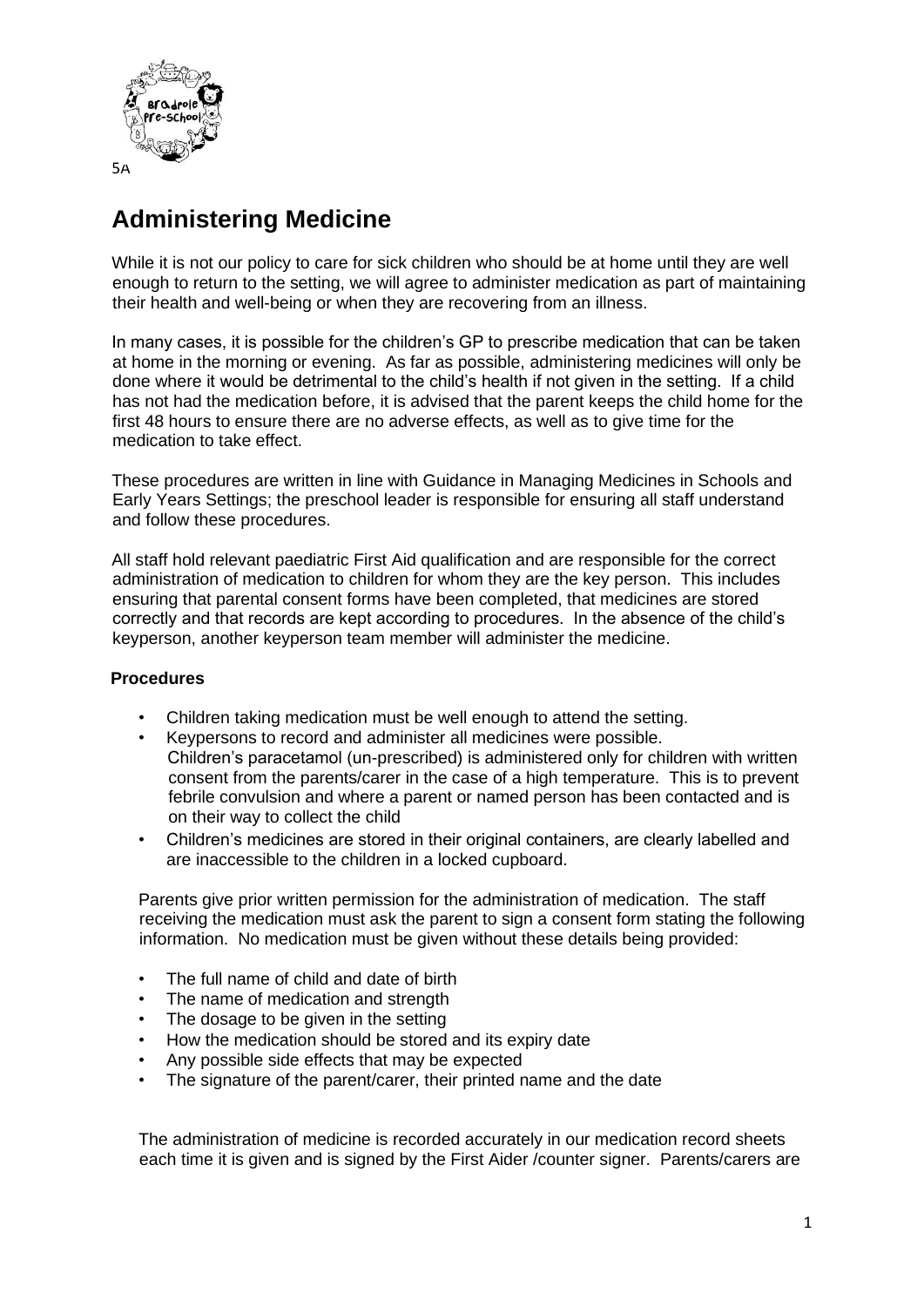

5A

shown the record at the end of the day and asked to sign the record book to acknowledge the administration of the medicine. The medication record book records the following:

- Name of child
- Name and strength of medication
- Date and time of dose
- Dose given and method
- Signature of the key person/counter signer
- Parent's signature.

#### **Storage of medicines**

- All medication is stored safely in a locked cupboard or refrigerated as required. Where the cupboard or refrigerator is not used solely for storing medication, they are kept in a marked plastic box. The child's key person is responsible for ensuring medicine is handed back at the end of the day to the parent
- For some conditions, medication may be kept in the setting to be administered on a regular or as and when required basis. Key persons checks that any medication held in the setting, is in date and should return any out of date medication back to the parent
- If the administration of prescribed medication requires medical knowledge, individual training is provided for the relevant member of staff by a health professional
- If rectal diazepam is given, another member of staff must be present and co-sign the record book
- No child may self-administer. Where children are capable of understanding when they need medication, for example asthma, they should be encouraged to tell they key person what they need. However, this does not replace staff vigilance in knowing and responding when a child requires medication
- Children who have long term medical conditions and who may require ongoing medication
- A risk assessment is carried out for each child with a long term medical condition who require ongoing medication. This is the responsibility of the manager alongside the key person. Other medical or social care personnel may need to be involved in the risk assessment
- Parents will also contribute to a risk assessment. They should be shown around the setting, understand the routines and activities and point out anything which they think may be a risk factor for their child
- For some medical conditions, key staff will need to have training in a basic understanding of the condition, as well as how the medication should be administered correctly. The training needs for staff form part of the risk assessment
- The risk assessment includes vigorous activities and any other activity that may give cause for concern regarding an individual child's health needs
- The risk assessment includes arrangements for taking medication on outings and advice is sought from the child's GP if necessary where there are concerns
- A health care plan for the child is drawn up with the parent; outlining the key person's role and what information must be shared with other staff who care for the child. The health care plan should include the measures to be taken in an emergency. The health care plan is reviewed every six months, or more frequently if necessary. This includes reviewing the medication, e.g. changes to the medication or dosage or any side effects noted etc.